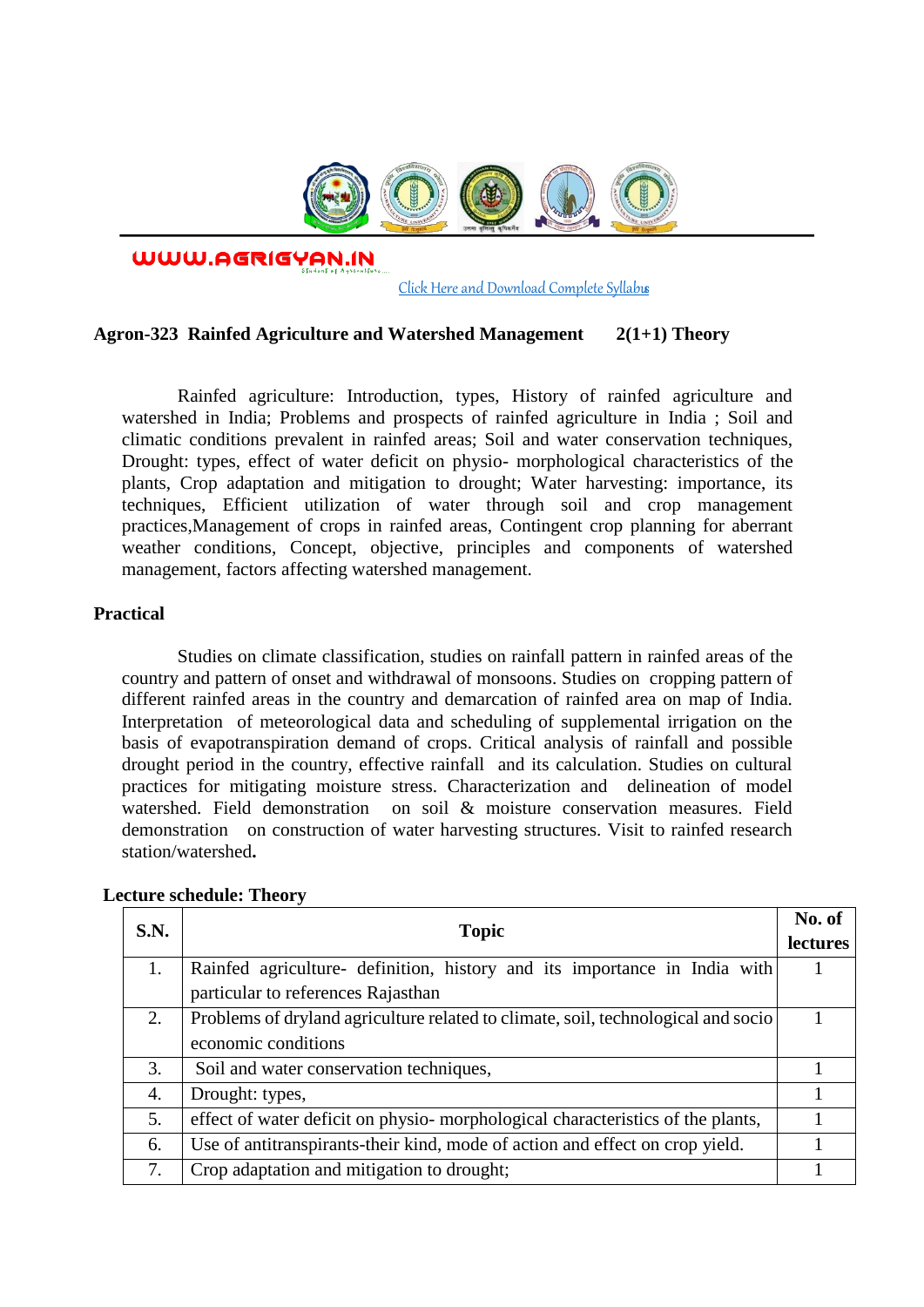| 8.  | Water harvesting: importance, its techniques,                              |  |
|-----|----------------------------------------------------------------------------|--|
| 9.  | Efficient utilization of water through soil and crop management practices, |  |
| 10. | Water harvesting techniques in dry farming areas                           |  |
| 11. | Watershed management-concept, definition, objectives and principles        |  |
| 12. | Integrated watershed management for drylands                               |  |
| 13. | A study of model watershed area                                            |  |
| 14. | Management of crops in rainfed areas,                                      |  |
| 15. | Contingent crop planning for aberrant weather conditions,                  |  |
| 16. | Alternate cropping and land use strategies for dryland agriculture         |  |

# **Lecture schedule: Practical**

| S.N. | <b>Topic</b>                                                                     | No. of          |
|------|----------------------------------------------------------------------------------|-----------------|
|      |                                                                                  | <b>lectures</b> |
| 1.   | Studies on climate classification,                                               |                 |
| 2.   | studies on rainfall pattern in rainfed areas of the country and pattern of onset |                 |
|      | and withdrawal of monsoons.                                                      |                 |
| 3.   | Studies on cropping pattern of different rainfed areas in the country and        |                 |
|      | demarcation of rainfed area on map of India.                                     |                 |
| 4.   | Interpretation of meteorological data and scheduling of supplemental irrigation  |                 |
|      | on the basis of evapo-transpiration demand of crops.                             |                 |
| 5.   | Critical analysis of rainfall and estimation of moisture index and aridity index |                 |
|      | and possible drought period in the country                                       |                 |
| 6.   | Field demonstration on construction of water harvesting structures               |                 |
| 7.   | effective rainfall and its calculation.                                          |                 |
| 8.   | Studies on cultural practices for mitigating moisture stress.                    |                 |
| 9.   | Spray of antitranspirants on dryland crops and their effect on crops             |                 |
| 10.  | Characterization and delineation of model watershed                              |                 |
| 11.  | Field demonstration on soil & moisture conservation measures                     |                 |
| 12.  | Crops and cropping systems for drylands                                          |                 |
| 13.  | Acquiring skill in tillage methods for in-situ moisture c onservation            |                 |
| 14.  | Mulching and its effects on soil moistures conservation                          |                 |
| 15.  | Seed soaking, seed treatment with chemicals for sowing in dryland areas          |                 |
| 16.  | Visit to rainfed research station/watershed.                                     |                 |

# **References:**

- 1. Jayanthi, C. and Kalpana, R. 2016. Dryland Agriculture, Kalyani Publishers, Ludhiana.
- 2. Reddy, S.R. and Reddy, G. Prabhakara. 2015. Dryland Agriculture, Kalyani Publishers, Ludhiana.
- 3. Murthy, J. V. S. 1994. Watershed Management, Wiley Eastern Limited. New Age International Limited, New Delhi.
- 4. Dhruva Narayan, V.V. Singh, P.P., Bhardwaj, S.P., U. Sharma, Sikha, A.K., Vital, K.P.R. and Das, S.K. 1987. Watershed Management for Drought Mitigation, ICAR, New Delhi.